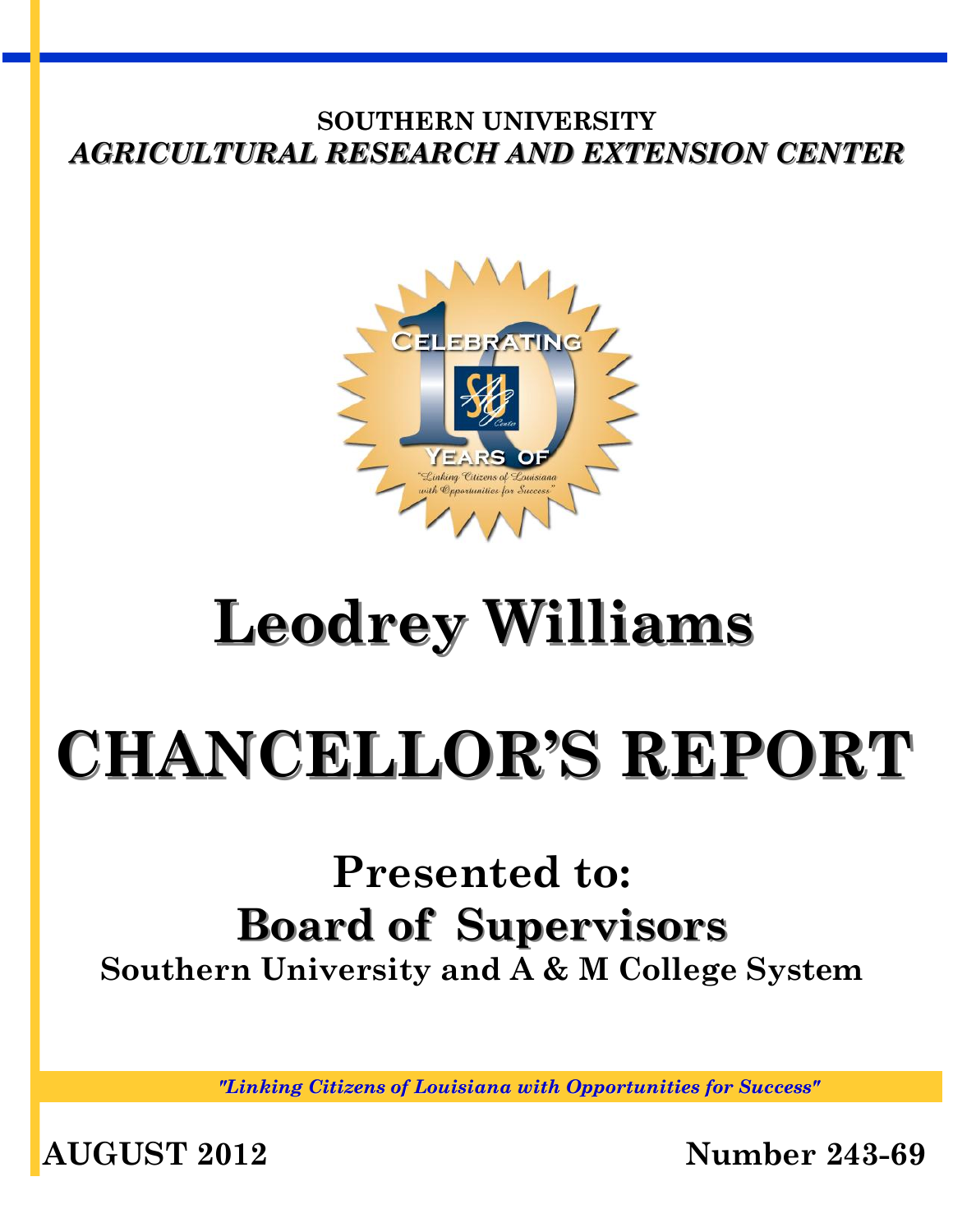## **SU Ag Center Proposals Receive USDA/NIFA Funding**

#### *Southern University Ag Center*

**Leodrey Williams**  Chancellor

**Adell Brown Jr.**  Exec. Vice Chancellor/Vice Chancellor for Research

**Gina E. Eubanks** Vice Chancellor for Extension

**Linda Batiste** Director of Finance

**Christopher Rogers** Director of Technology Services

**Editors** Bridget Udoh Donna C. Badon

**A. O. Williams Hall** P.O. Box 10010 Baton Rouge, LA 70813

**Tel**: (225) 771-2242

**Fax**: (225) 771-2861

#### **Website**: www.suagcenter.com

Southern University Agricultural Research and Extension Center, an entity of the Southern University System, Leodrey Williams, Chancellor, Ronald Mason, Jr., System President, Darren Mire, Chairman, Board of Supervisors. It is issued in furtherance of the Cooperative Extension Work Act of December 1971, and the Agricultural Research Program, in cooperation with the U.S. Department of Agriculture. All educational programs conducted by the Southern University Agricultural Research and Extension Center are provided to all persons regardless of race, national origin, or disability. © 2008 SU Ag Center.

In the 2012 funding cycle of the 1890 Institution Teaching, Research and Extension Capacity Building Grants Program, the SU Ag Center has received high marks from the USDA/ National Institute of Food and Agriculture (NIFA), capturing more than 60% of the proposals submitted. The main goal of this funding program is to build and strengthen the research, teaching and extension capacity at the 1890 institutions. Therefore, the program requires that goals be aligned with NIFA's Challenge areas as well as with the institution's strategic plan as they relate to food and agriculture sciences.

Dr. Kit L. Chin, PD and Yadong Qi, Sebhatu Gebrelul, Renita Marshall, Fatemeh Malekian, Co-PDs, in collaboration with Rutgers University and West Virginia State University have tentatively received a research grant from USDA/ NIFA Capacity Building Grants Program in the sum of 500,000 dollars to conduct research which will find alternative utilization for roselle hibiscus as small farm and niche market crop.

The goals of the project are to: continue the screening of roselle hibiscus varieties best suited for small farm production in Louisiana; conduct research to develop high antioxidant functional food products to aid in the development of roselle hibiscus enterprises; and support product development and niche marketing, with emphasis on finished products that have health benefits such as reduction of high blood pressure, and marketability.

In collaborative work with West Virginia State University, the extract from roselle hibiscus will be evaluated for its effects on arresting the proliferation of animal and human cancer cells in vitro. Rutgers University will assist in quality control work with SU Ag Center scientists on developed hibiscus products. The project also strives to develop a roselle hibiscus business incubator by providing training and facility to jump start entrepreneurship development.

The funded project will also evaluate the roselle hibiscus foliage as nutritive forage for weight gain of goats as well as a natural dewormer for intestinal parasitic control.

Other recipients of this year's funding include: Zanetta Augustine, PD, - Dawn Mellion-Patin and Calvin R. Walker, Co PDs: Academy for the Academic Enhancement of High School Students in the Food and Agricultural Sciences, **\$243,979.00**; Wanda Burke, PD, - Willie Rawls, Aubrey Williams, Conrad Jones, Christopher Rogers, Edith Harris, and Calvin R. Walker, Co PDs: Development of Learning Modules for Assuring Academic Enrichment Support for Youth in Rural Louisiana, **\$247,737.00;** Tiffany Franklin, PD, - Andra Johnson, and Stephanie Elwood, Co-PDs: Eradicating Food Deserts in Neighborhoods through the Development of School Gardens, **\$250,000;**

*Continued on page 2*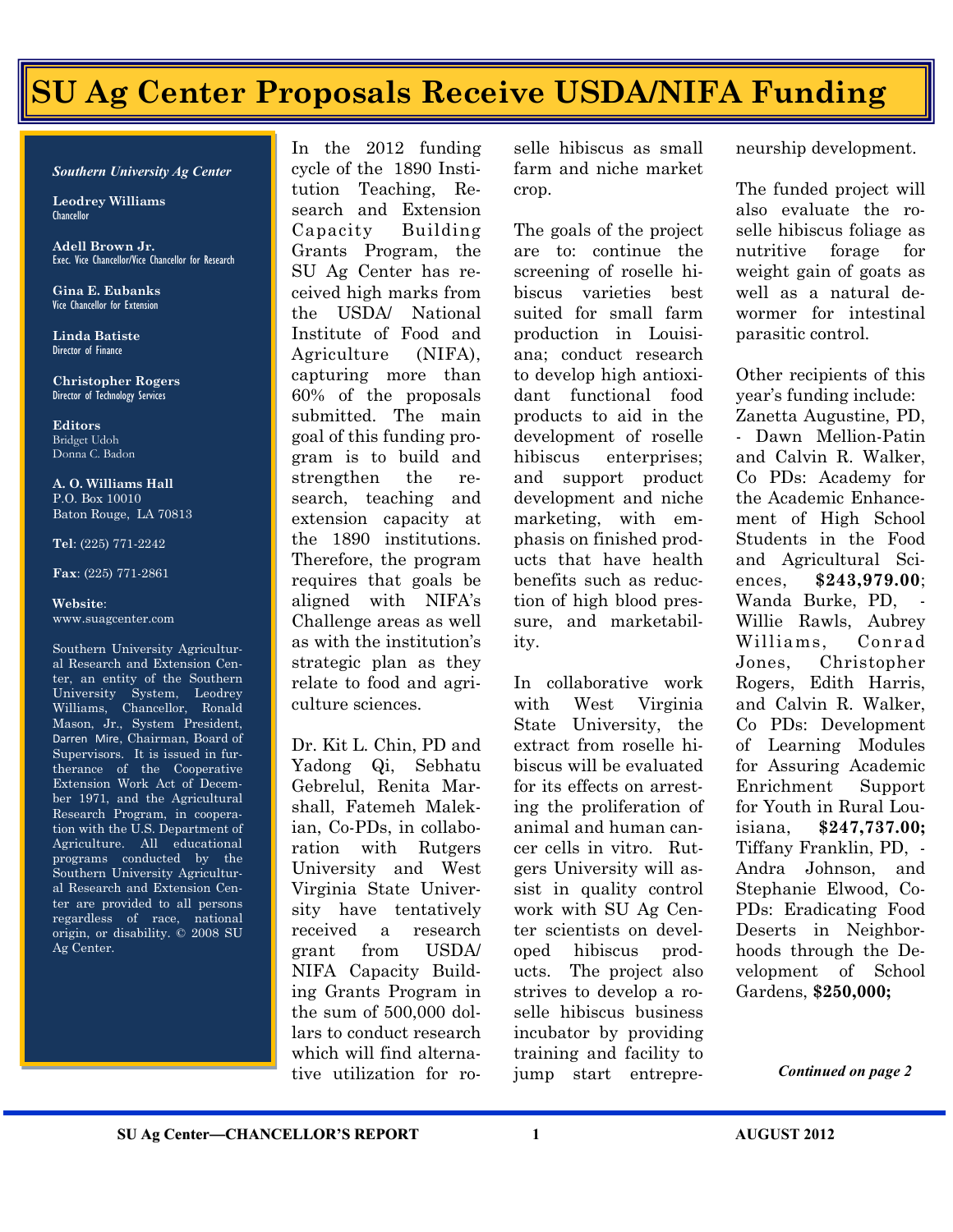## **NIFA Awards continued**

Christie Monroe, PD, - Kasundra Cyrus, Yemane Ghebreiyessus, and Calvin R. Walker, Co-PDs: Using Agriculture as a Fast Track Vehicle for Change through Experiential Learning, **249,886.00;** Additionally, Renita Marshall serves as PD, while Willie Rawls, and Kenyatta Nelson-Smith serve as Co-PDs on a teaching grant, JAGS in AG: Recruitment, Exploration and Retention that attracted **\$150,000.00.** Congratulations are in order.

## **SU Ag Center Team Holds Mock Job Interview for Inmates**

SU Ag Center's Second Chance 2 Recover team traveled to Elayn Hunt Correctional Center (HCC) in St. Gabriel to conduct mock job interviews with select inmates. The team was asked to conduct these interviews by Amanda Dominique, mental health department staff at the Center. The team has been teaching classes at EHCC since 2007. The purpose of the Second Chance 2 Recover program is to provide self-sufficiency skills to inmates on topics regarding issues they will face upon release from prison. Classes include Addictive Behaviors, Developing Job Skills, Anger Management and Creating a Plan of Action.

Ms. Dominique requested the mock interviews after the team taught their "Developing Job Skills and Plan of Action" class. The class provides information on what to do and what not to do when searching for a job after their release. They are taught that finding employment will likely be a challenge once they return to their communities. The objective is to prepare the mindset of inmates and to teach them that it is not an overnight process to get out and immediately find employment. Not saying it is impossible, but may be unlikely because of their past history of offenses. The class also teaches inmates how and where to find decent, reasonably priced clothes for an interview. They are taught how to utilize their resources and network to find employment.

The interviews were recorded for distribution to the general population to reference as needed to learn what to do during a job interview.

The SU Ag Center team consists of Tiffany Franklin, Program Coordinator and Delores Johnson, parent educator.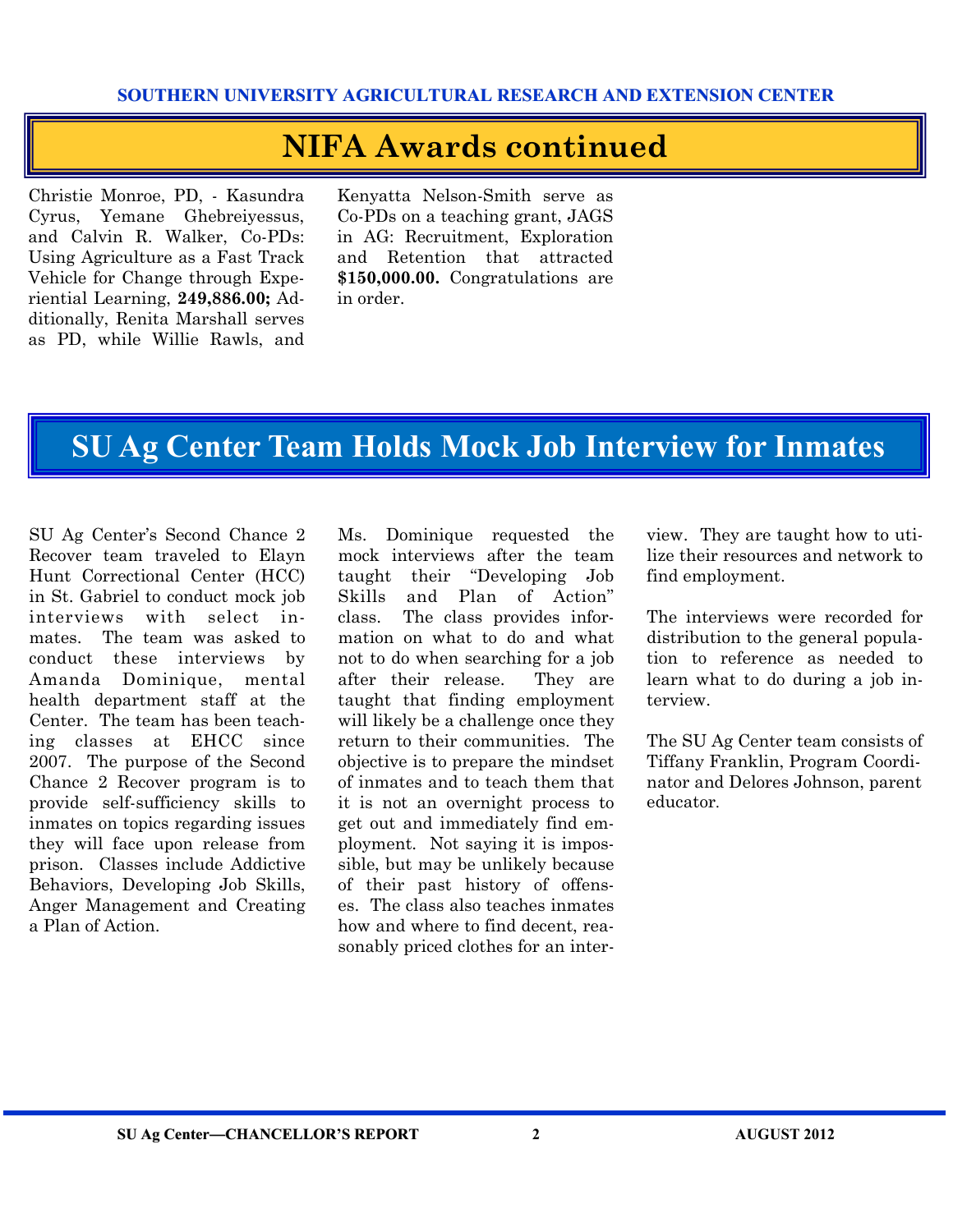## **Animal Clinic Enlightens Local Producers**

Parasite infestation is one of the biggest threats to the small ruminant producers in the southeastern region of the US. To help local producers tackle this issue, the SU Ag Center hosted a clinic for ruminant producers Saturday, July 28, 2012.

At the clinic, farmers learned how to test fecal samples collected from their farms for parasites; as well as how to identify and count the parasites present on their farms. Producers were encouraged to bring no more than 10 samples each from cattle, goat and sheep. Participants reported that the exercise was very helpful because it afforded them an opportunity to identify the animals that they may need to get rid of and/or treat aggressively. Participants, Robert and Mary Richard reported the clinic to be "a wonderful process, very educational, hands-on and beneficial."

In preparation for clinic, produc-



Lisa Gray, right, teaches fecal sample

ers were urged to know the names of dewormers used on their farms; refrigerate fresh samples; bring samples on the morning of the clinic; keep samples separate and label each properly; have FAMA-CHA Scores, which was optional for producers with goat fecal samples.

"I am starting a goat production business and this clinic will benefit my family enterprise in stocking more goats," said Rintha Simpson.



Shonta Manuel, left, assists farmers

The clinic was co-sponsored by the Louisiana Goat Cooperative, Louisiana Association of Cooperatives, Mixed Species Grazing Project at Southern University Agricultural Research and Extension Center. Participants came from across the south of Louisiana to bring samples for testing, some for the first time. After the clinic, Nic Girgenti of Lagniappe Kikos, Roseland, wrote, "Thanks for hosting the

clinic. I have read a lot about FEC's (fecal egg count) in goats and now know what the "handson" process is. FAMACHA is good, but this gives an actual count and the type of infestation.''

"Please keep me on your email list for future goat events," Girgenti concluded.



Livestock producers busy analyzing fecal samples inside SU Ag Center lab

The clinic was organized and led by Renita Marshall, DVM and Lisa Gray, research associate.

Dr. Marshall plans to use this clinic as a pilot to apply for grants to acquire a diagnostic lab and a mobile clinic that will assist producers across the state.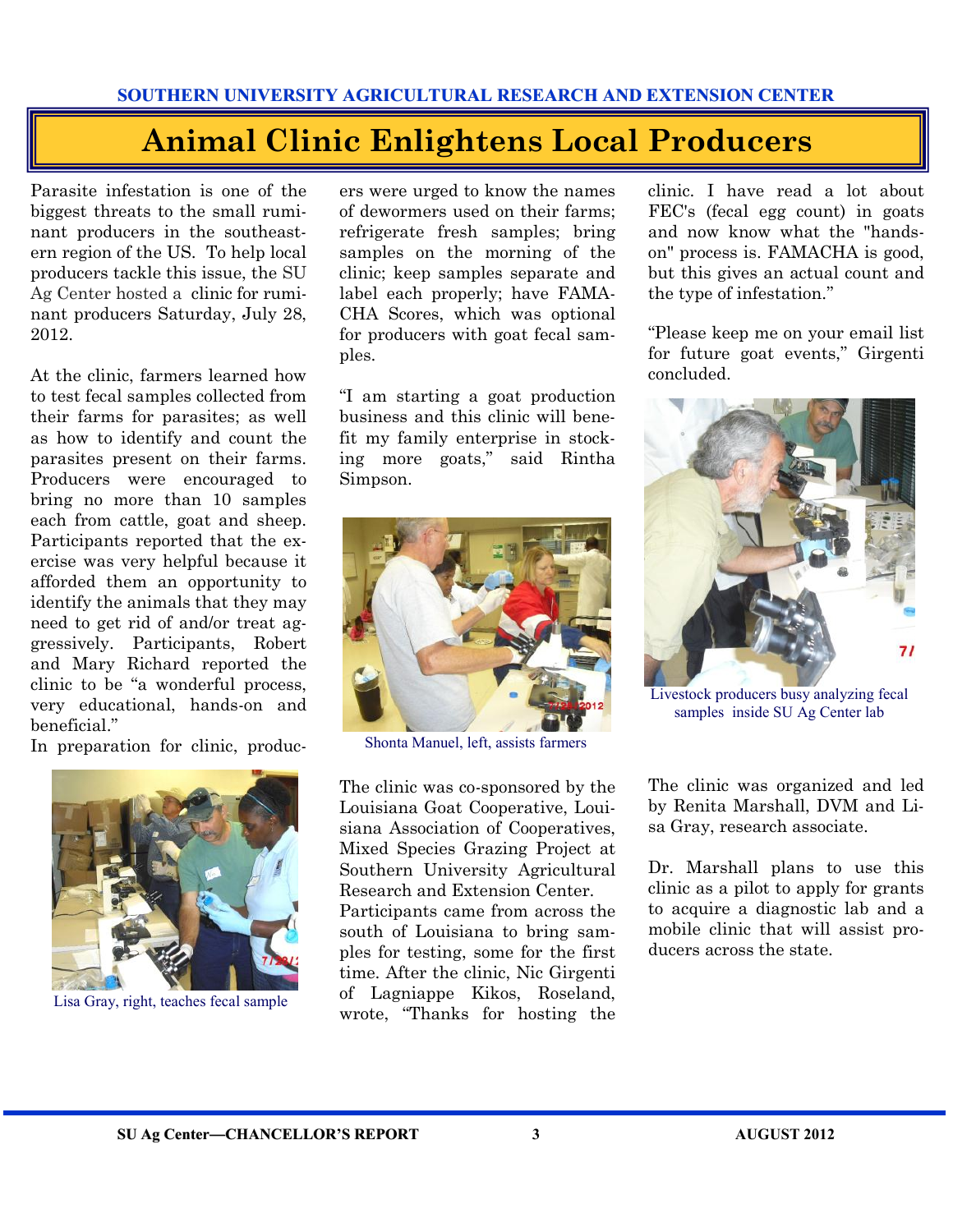## **C.H.E.F. Program Teaches Youth Healthy Cooking, Eating Habits**

The Creating Healthy Enjoyable Foods or C.H.E.F. program engaged youth in experiential learning at the SU Ag Center. De'Shoin York-Friendship, Assistant Specialist, Nutrition and her LSU counterparts, taught kids to cook as a way of giving them power and responsibility. Participants in the second session concluded their week-long cooking experience on July 27, 2012. The camp focused on preparing and eating good, nutritious meals and exercising.

There were 17 participants in the first group and 12 in the second.



Students learn how to measure ingredients

"The best part of the camp for me has been the positive feedback from the parents. They are excited that their kids are now "Chefs" at home and are informing us that their kids are cooking the healthy recipes for their families," said Friendship, program coordinator.

The second session of the C.H.E.F. program began July 23 for youth ages 12-14. The program creator, De'Shoin York-Friendship, with help from Sharman Charles, Eva Davis, Karen Stevens and Kynisha Francois of the LSU AgCenter, taught participants a wide variety of recipes, exercise and food safety. Students learned how to prepare ingredients, gained



Participants prepare pizza for the oven

experience in the kitchen and knowledge on health and nutrition to share with their family members.

"I learned to wash my hands every time I do something different," said Kerra Augustine of SU Lab School.

"We learned other ways of cooking than frying, like baking, grilling and also how to do aerobics exercise," said 13-year old Brianna Williams of Hosanna Christian Academy.

Participants reported learning a wide variety of new things to include keeping food separate to

avoid cross contamination, sources of calcium and daily requirements, [MyPlate,](http://www.choosemyplate.gov/) the value of fruits and vegetables in the diet.

"This has been a learning experience for me too," said Eva Davis, LSU AgCenter. "I learned that some of the participants will eat food that they usually would not eat; because they cook it, they will



Teacher/student team pose, bid farewell

eat it."

Sharman Charles, LSU AgCenter said the program was successful because "kids learned how to eat healthy, exercise and taste new foods."

The program was conducted in partnership with the LSU AgCenter's East Baton Rouge Parish Extension Office. The staff included Sharman Charles, Area Nutrition Agent; Eva Davis, Associate Area Nutrition Agent; Karen Stevens, Assistant Area Nutrition Agent/Parish Chair; and Kynisha Francois, Nutrition Educator.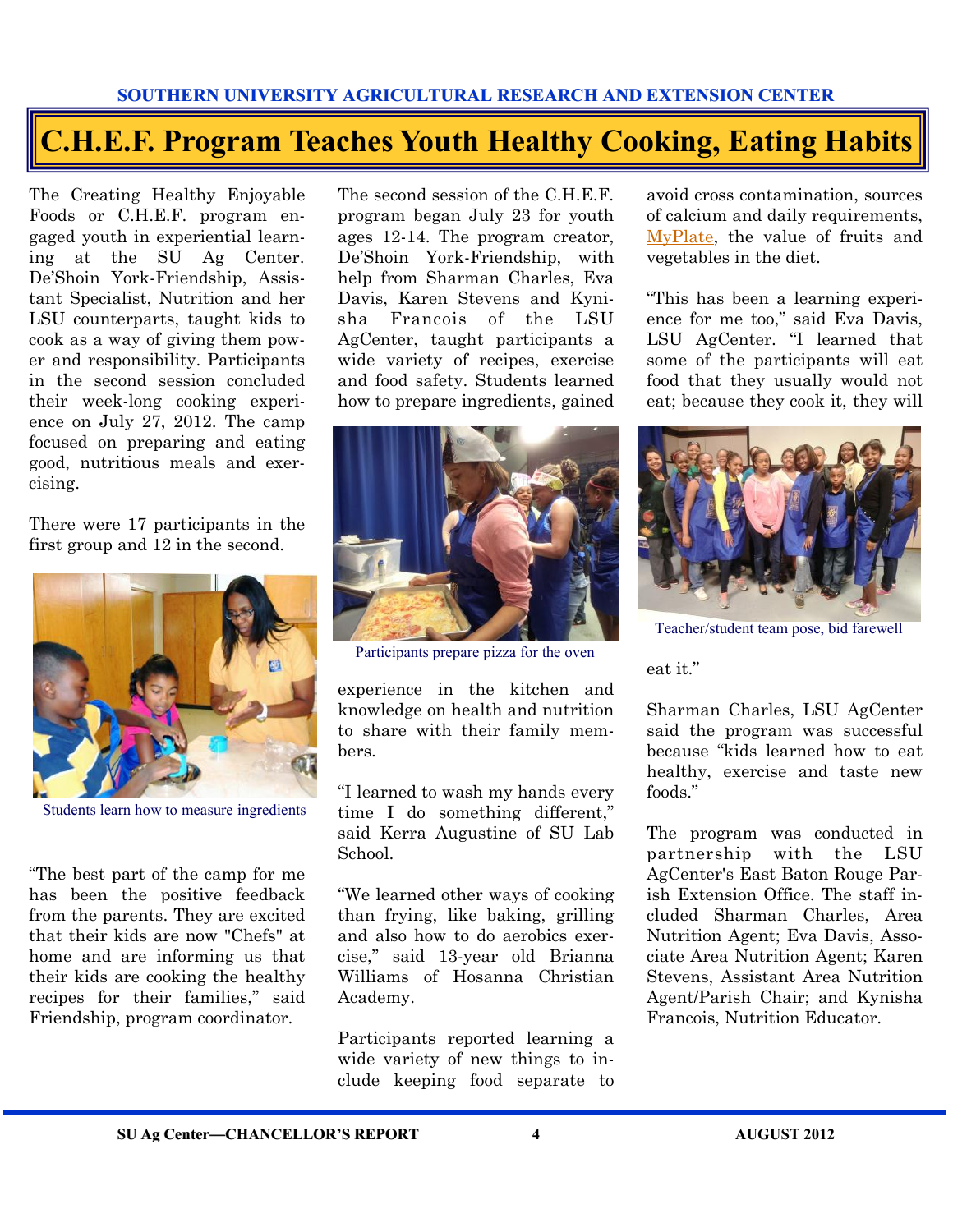#### **SOUTHERN UNIVERSITY AGRICULTURAL RESEARCH AND EXTENSION CENTER**

#### **Morehouse Black Farmers & Landowners Association Holds Field Day**

Morehouse Black Farmers & Landowners Association, in collaboration with the SU Ag Center and LSU AgCenter had their annual Field Day at Mr. Harper Armstrong's Farm on July 20, 2012. More than 180 farmers from all across the south attended the field day to learn about Louisiana commodities.

Registration began at 7:30 along distribution of goody bags and door prizes. Odis Hill, Extension Agent, Morehouse and Union Parishes, led a discussion on twin-row soybean planting. He demonstrated the difference between twinrow and single-row planting. The twin-row crops serve as better weed control than single-row. However, it is produces lower yield.

The field day started with a demonstration by operators of John Deere tractor and sprayer equipment enhanced with autosteer system.

The tour of Mr. Armstrong's farm consisted of participants riding on two trailers tractors around the facility and making pertinent stops. One of the stops was at a corn test plot during which Dr. John Kruse of LSU AgCenter talked about the production of corn.

After the farm tour, participants visited the Armstrong and Down grain bins. Mr. Downs talked about unloading a trailer of corn

into the grain bins, showing the procedures involved in storing grain for the market. Mr. Charles Bonner and Denim Hill, machine operators, demonstrated how to unload corn into the grain bin.

Both Armstrong and Down jointly own three steel grains silos with a capacity of 15,000 bushels each. They are also constructing three new similar silos, each costing about \$75,000.



**Loading corn into the grain silos**

Next on the agenda was a Cephas Bus Tour of Mr. Down's soybean plot, a partnership with the SU Ag Center, Monsanto and Terral Seed.

"The crop looked extremely good. There were many compliments about this field being one of the best soybean fields they had seen this year," said Odis Hill.

Dr. Gina Eubanks, Vice Chancellor for Extension, addressed the participants on the partnership of the SU Ag Center and LSU AgCenter on a successful field day. She thanked those who worked hard in bringing the public a productive field day full of useful information for all attendees. Commissioner of Agriculture Mike Strain spoke to the public about opportunities for agriculture producers in Northeast Louisiana and throughout the state.



**Participants on a hayride tour of field plots**

After a long hot day in the field, the group returned to the Agriculture Building located at the LSU AgCenter Office for lunch prepared by Mr. Frederick Herrington and Mrs. Tammy Hill. Others volunteered their time in setting up the facility.

Media coverage of the event is available at http:// [m y a r k l a m i s s . c o m / f u l l t e x t ?](http://myarklamiss.com/fulltext?nxd_id=153252) [nxd\\_id=153252](http://myarklamiss.com/fulltext?nxd_id=153252)

Odis Hills is Extension Agent for Morehouse and Union Parishes.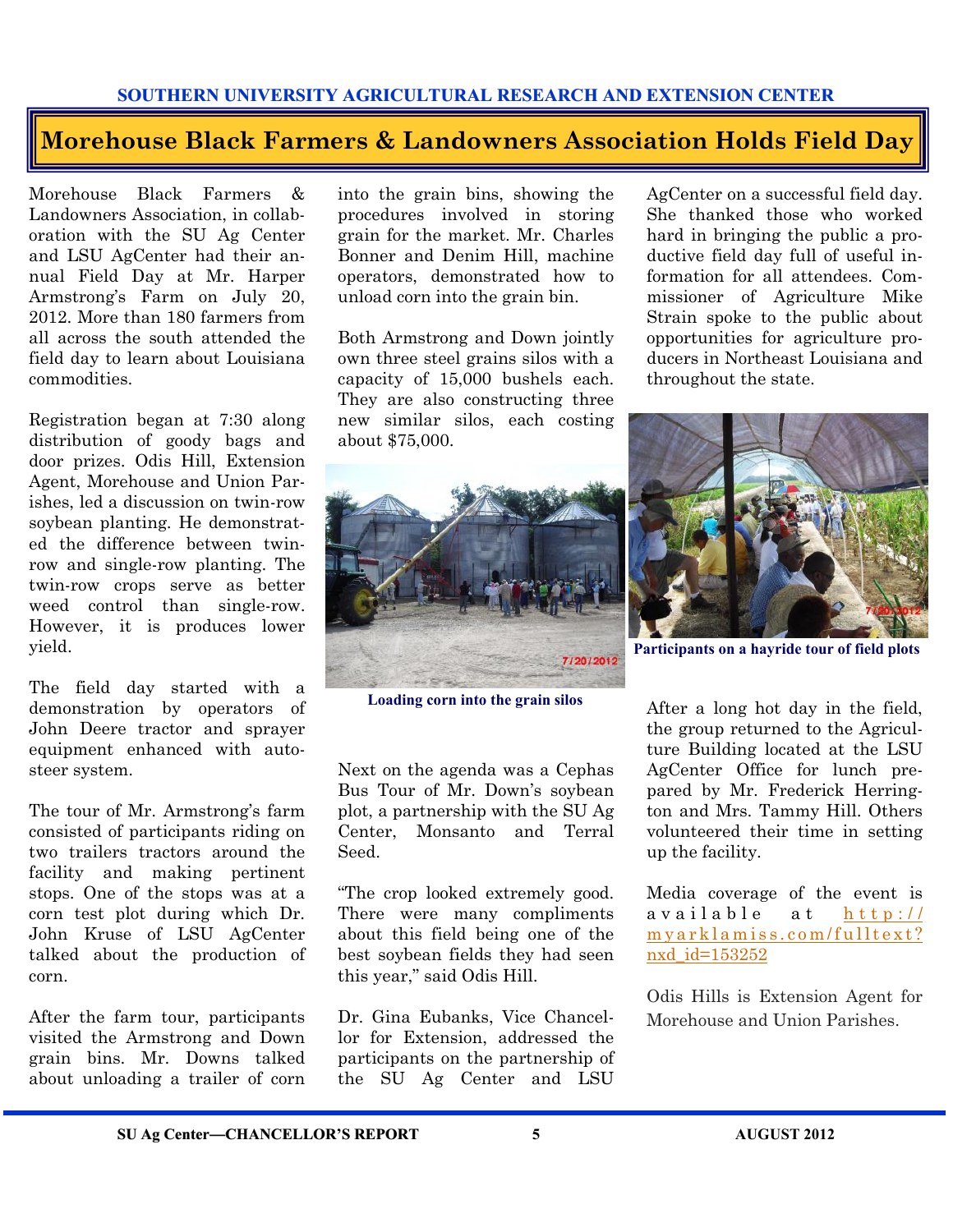#### **SU Ag Center Holds Successful Summer Garden Program**

The Southern University Ag Center's 2012 Summer Garden Program ended on July 20 with a graduation ceremony for its 16 participants. The graduation was held at A.O. Williams Hall and featured a welcome address from Chancellor Leodrey Williams.

"We are what we eat," said Williams. "If we eat well, we can live a long time and have a good quality of life with a foundation of healthy eating."

Stephanie Elwood, Extension Associate/Garden Instructor for the SU Ag Center, also gave an introduction to the program by showcasing a slide show, giving those in attendance a first hand opportunity to see the students at work within the summer garden program. Elwood and 2012 summer garden graduate Sariah Rogers also showcased a youth participant video.

"I like it because I learned how to plant," said summer garden participant Amare Coleman.

Learning to plant is one of the many aspects of the summer garden program, which is in its second year and sponsored by the SU Ag Center.

The purpose of the program includes teaching youth how to grow their own fruits and vegetables, utilize the garden for exercise and stress relief and encouraging healthier eating habits.

"In the 1800s, 97% of people grew their own food in this country, now less than 2% of the population is growing their own food," said Chancellor Williams to the graduating class.

With statistics such as this, programs offered at the SU Ag Center like the summer garden program, are increasingly important because it builds the foundation for healthy living that can translate into a healthy and long life.

The program was coordinated by Stephanie Elwood at 225-771-2134 or [stephanie\\_elwood@suagcenter.com](mailto:stephanie_elwood@suagcenter.com)



**Students sell their seedlings to the public** 



**Peppers from the summer garden**



**Participants pose with Elwood and Chancellor Williams, far right, at graduation ceremony**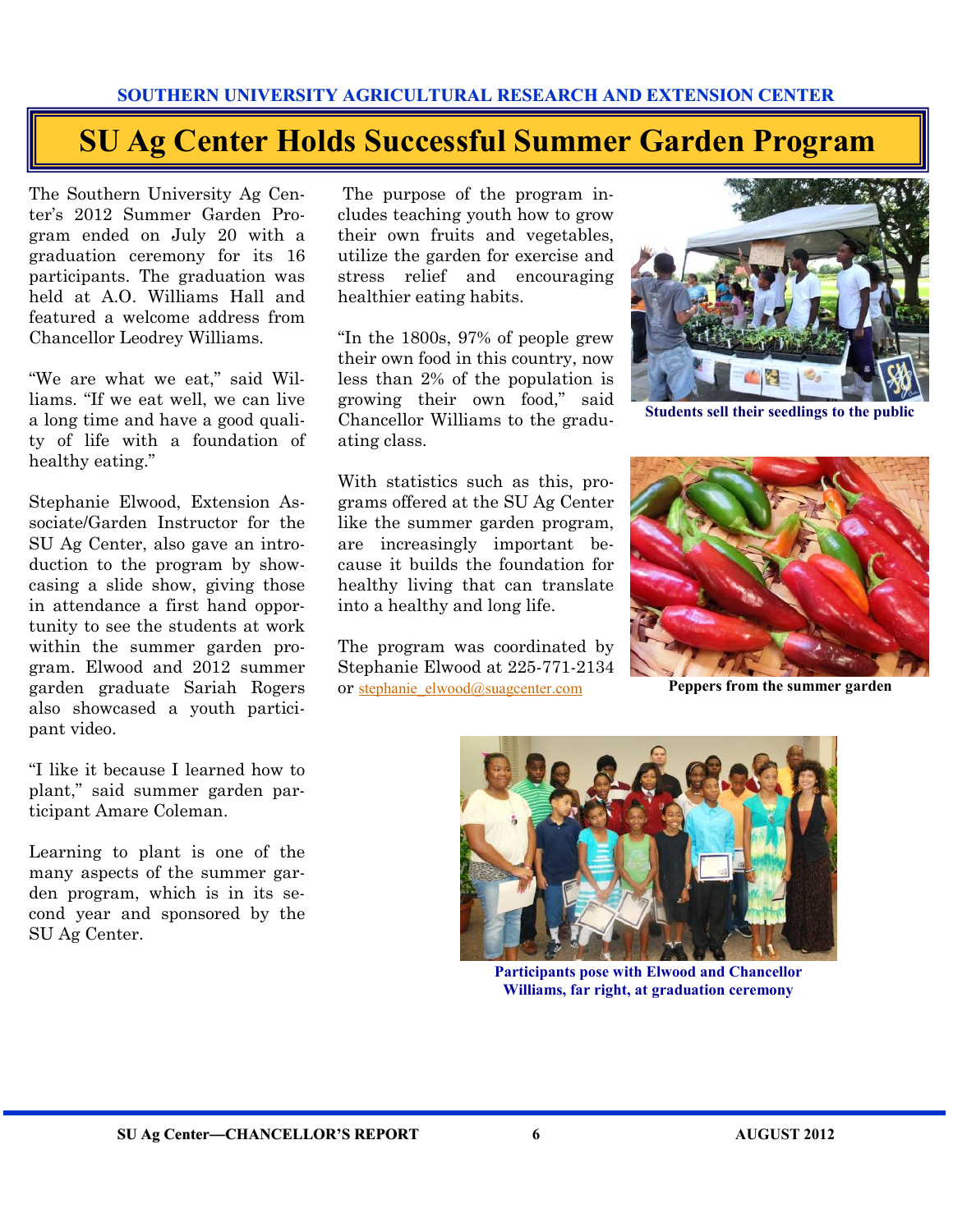#### **SOUTHERN UNIVERSITY AGRICULTURAL RESEARCH AND EXTENSION CENTER**

#### **CRSBD holds "How to Start a Business" training in Hammond**

The Center for Rural and Small Business Development partnered with Pastor Lue Russell of the New Jerusalem at the Crossroads Ministries to hold a training on "How to Start a Business" on July 12 in Hammond, Tangipahoa Parish, using the E-Learning Center.

The repeat training was held at the request of Pastor Russell due to the large number of participants interested in starting their own businesses. Pastor Russell opened the training with a prayer and spoke about the impact that the Center for Rural and Small Business Development has made in the community. E-Learning Center Program Director LaKeeshia Giddens spoke to the attendees about the capabilities and services that are provided by the E-Learning Center. The training was conducted by CRSBD Business Development Outreach Specialist, Eual Hall.



Trainees and Hall pose outside mobile unit

The participants also received information on the registration forms and applications required to legally register a business, the SBA's Small Business Resource Magazine, the CRSBD's brochure

and business cards for CRSBD staff members LaKeeshia Giddens and Eual Hall.



Eual Hall trains Hammond residents

All participants expressed an interest in having the E-Learning Center conduct more business development trainings in their community.

## **The 4-H LIFE Project marks progress**

The Southern University Agricultural Research and Extension Center was afforded the opportunity to replicate the 4-H LIFE Grant in December 2010. In December 2011, the project director, Tiffany Franklin was awarded funds to operate for Year 2 activity.

The 4-H LIFE Project operates in two parishes, East Baton Rouge and St. Landry. The project targeted 60 youth of incarcerated inmates, ages 8-17. Since inception, the program has strengthened communication ties between 300 youth and 150 inmates.

The issues commonly faced in Louisiana are inmates being released or transferred to other facilities before completing the program and ineligibility to participate. The dilemma is that some inmates have kids who are under the required age limit, thus do not qualify for the program.

During the June 2012 4-H Life Family Visit, families put on their thinking caps as they worked to develop a family tree. One family was able to trace back to a paternal great-great grandmother, born in 1867. Coincidently, two inmates realized their great grandparents had the same last name and were born in the same area of Mississippi in the early 1900s. This proved to be a rewarding and enlightening activity for all involved.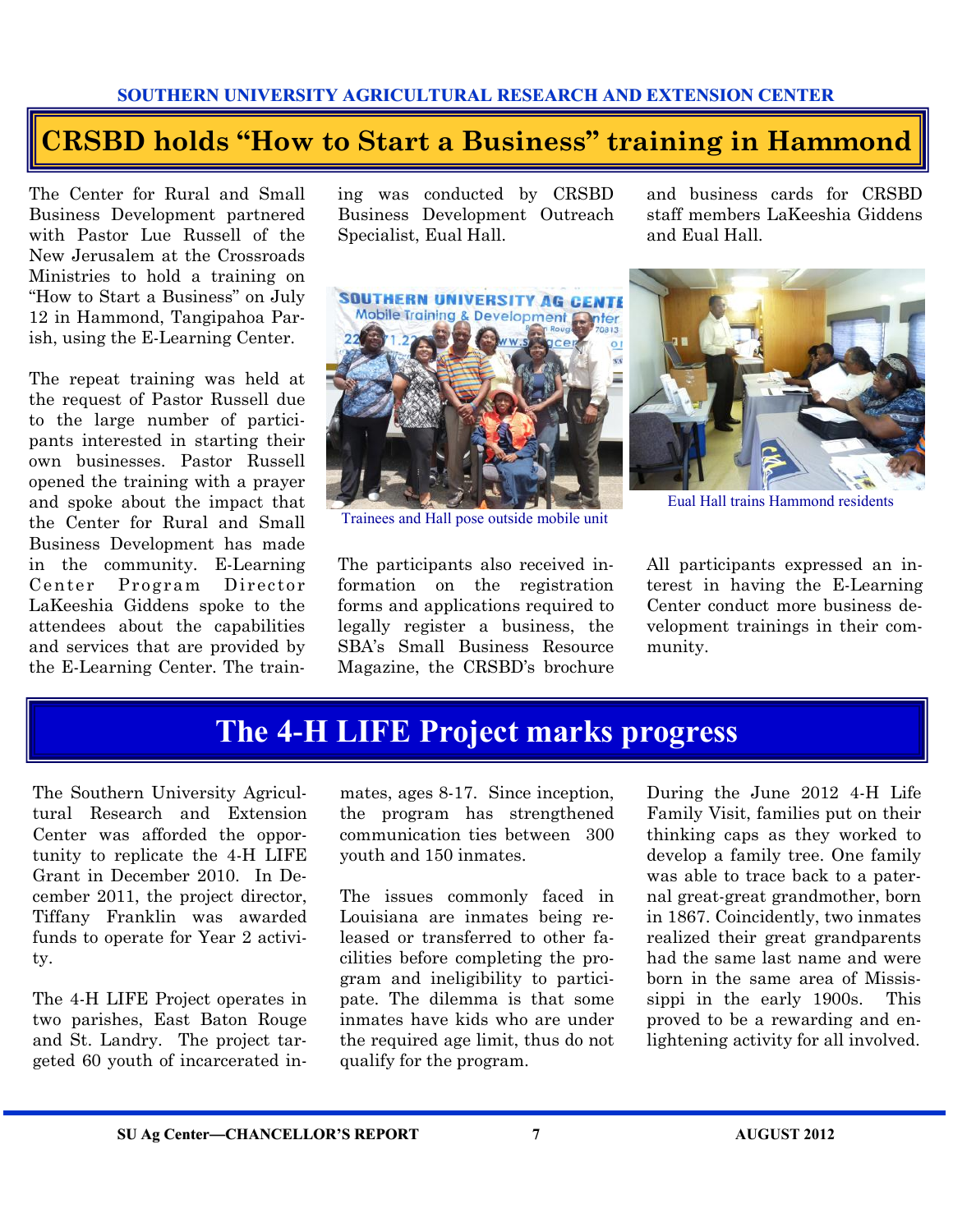#### **Urban Forestry Program Lauds Baton Rouge as Green City**

Professor and program leader of the urban forestry at Southern University and researcher at SU Ag Center, Kamran Abdollahi and his graduate students recently completed a scientific study of the more than 1 million trees within Baton Rouge's city limits. Those trees compose a canopy that covers 44 percent of the city  $- a$ larger percentage than the professor can find in any other North American city. Atlanta's 36 percent coverage is second, according to data compiled by Abdollahi's urban forestry program.

The six-month study used the urban forestry community's standard method developed by the urban forestry community and software created by the U.S. Forest Service. Last summer, Abdollahi and his graduate students pinpointed 400 locations indicative of the city's forest, each measuring one-tenth of an acre, then counted and measured each tree at the location.

While some of the plots were heavily forested, others were developed and nearly treeless. The counting method resembles a scientific survey, where a percentage of the population can accurately account for the views of the entire country.

These plots will become permanent research locations where Abdollahi can return occasionally to search for changes — whether trees have grown or been cut down.

In his report, Abdollahi has attached a dollar value on Baton Rouge's trees — \$6.2 billion, a number reached using six separate measurements. For example, the urban forest removes 860 tons of pollution per year, he found, which Abdollahi said saves the city and its industry \$6.2 million a year in costs associated with capturing contaminants. Also, he calculated that residents and businesses save \$8 million a year because of shade created by trees a figure developed by calculating the shade that covers homes and buildings on the survey sites.

These numbers prove that trees offer more than aesthetic value, Abdollahi said.

"It's more than just loving trees," he said.

Baton Rouge's fertile location along the Mississippi River allows for a greener landscape, but Abdollahi credits the city's interested residents with maintaining

and planting trees. And he said he hopes through more education the city can keep what it has.

"Of course we are blessed with the ecology of the land," he said, "but we have to take care of it."

Abdollahi has begun working closely with nonprofit Baton Rouge Green, a tree-planting and education organization that has planted 4,800 trees in a quartercentury. While that number is a small piece of the city's foliage, the organization's projects raise awareness of the positive attributes of trees, he said.

"Baton Rouge Green is doing the right thing by showing that trees are important," Abdollahi said.

"We have to appreciate what we have and build on it." Abdollahi said. "We can't say Baton Rouge Green is going to do it. We don't have to do it. Every citizen should get involved, get organized."

To read the full story, please visit the *Advocate* at http:// [t h e a d v o c a t e . c o m / f e a t u r e s /](http://theadvocate.com/features/people/3448441-123/green-city) [people/3448441-123/green-city](http://theadvocate.com/features/people/3448441-123/green-city)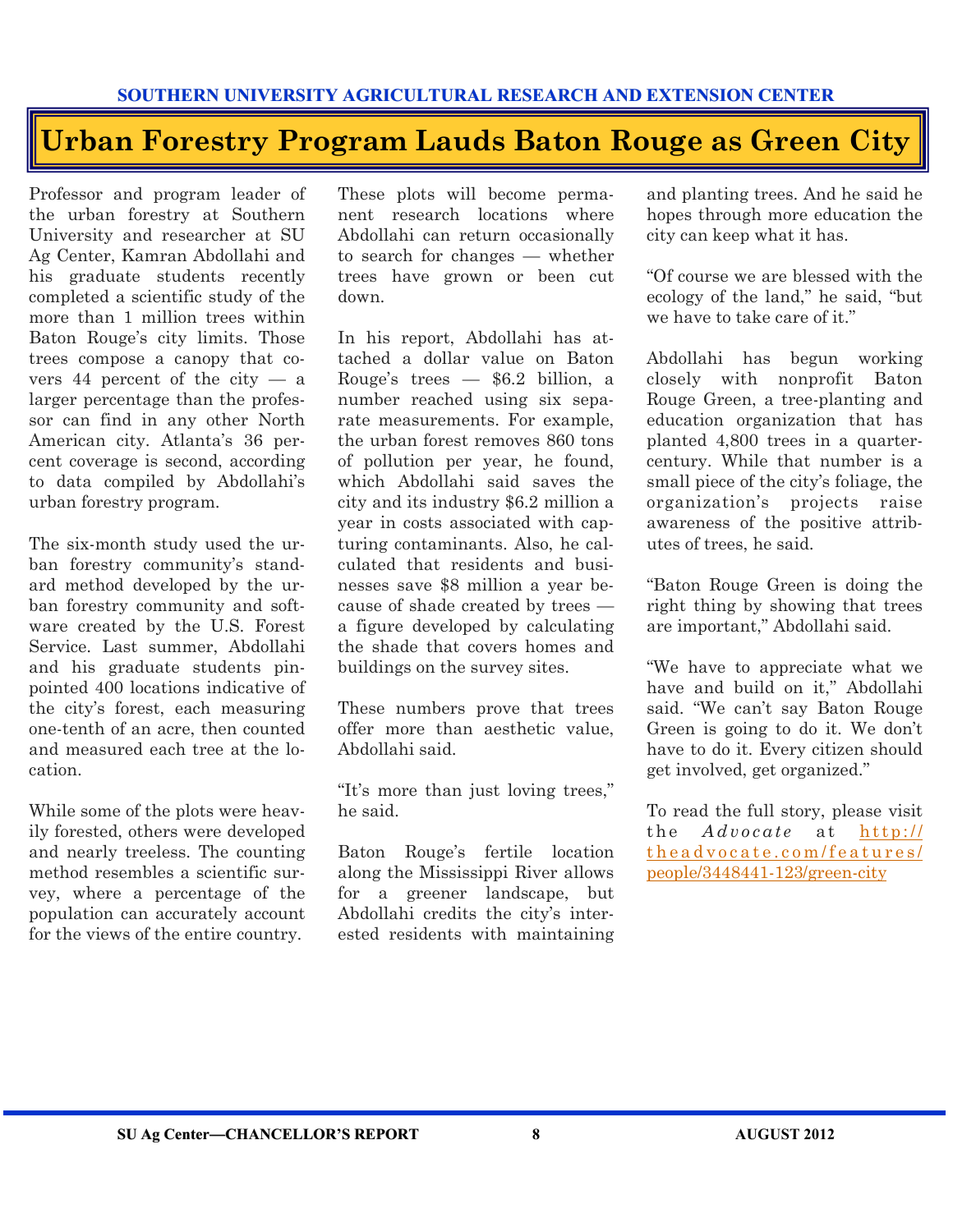#### **CRSBD Takes Entrepreneurship Training to the People**

The E-Learning Center in the Center for Rural and Small Business Development in the Southern University Ag Center held a "How to Start a Business" Training in Roseland at the Roseland Town Hall on Tuesday, July 17.

Roseland Mayor Wanda McCoy attended the training and provided a welcome to the participants. The participants toured the E-Learning Center, received a copy of the United States Business Administrations Resource Magazine and information on the USDA's Rural Housing Loan and Grant Program.



**Lakeeshia Giddens, left, trains Roseland residents**

CRSBD Business Outreach Specialist Eual Hall conducted a presentation on the "Major Steps to Starting a Business" and provided one-on-one counseling for current and potential business owners after the presentation. Participants also received information on the registration forms and applications required to legally register a business and learned how to read a cash flow and profit and loss statement.

Mayor McCoy is also interested in have the CRSBD come back in the near future to provide more business development trainings in the rural community.

On July 25, the Center cosponsored a "Marketing Your Business" Seminar with the Franklinton Louisiana Chamber of Commerce in Franklinton at the Franklinton Town Hall.

Franklinton Mayor Wayne Fleming, and several town council members were present to greet the seminar participants.

Center for Rural and Small Business Development Outreach Business Specialist Eual Hall provided greetings and an introduction to the group while the E-Learning Center Program Director



**Lakeeshia Giddens conducts training in Franklinton**

LaKeeshia Giddens provided the group with a tour of the E-Learning Center.

Desiree H. Young, Venture Walk Business Partners, LLC conducted a dynamic presentation on marketing a business.

"This was the best presentation that we have ever had," said Linda Crain, Director of the Franklinton Chamber of Commerce.

The Center for Rural and Small Business Development and the Franklinton Chamber of Commerce are planning to co-sponsor more business development events together in the town within the coming months.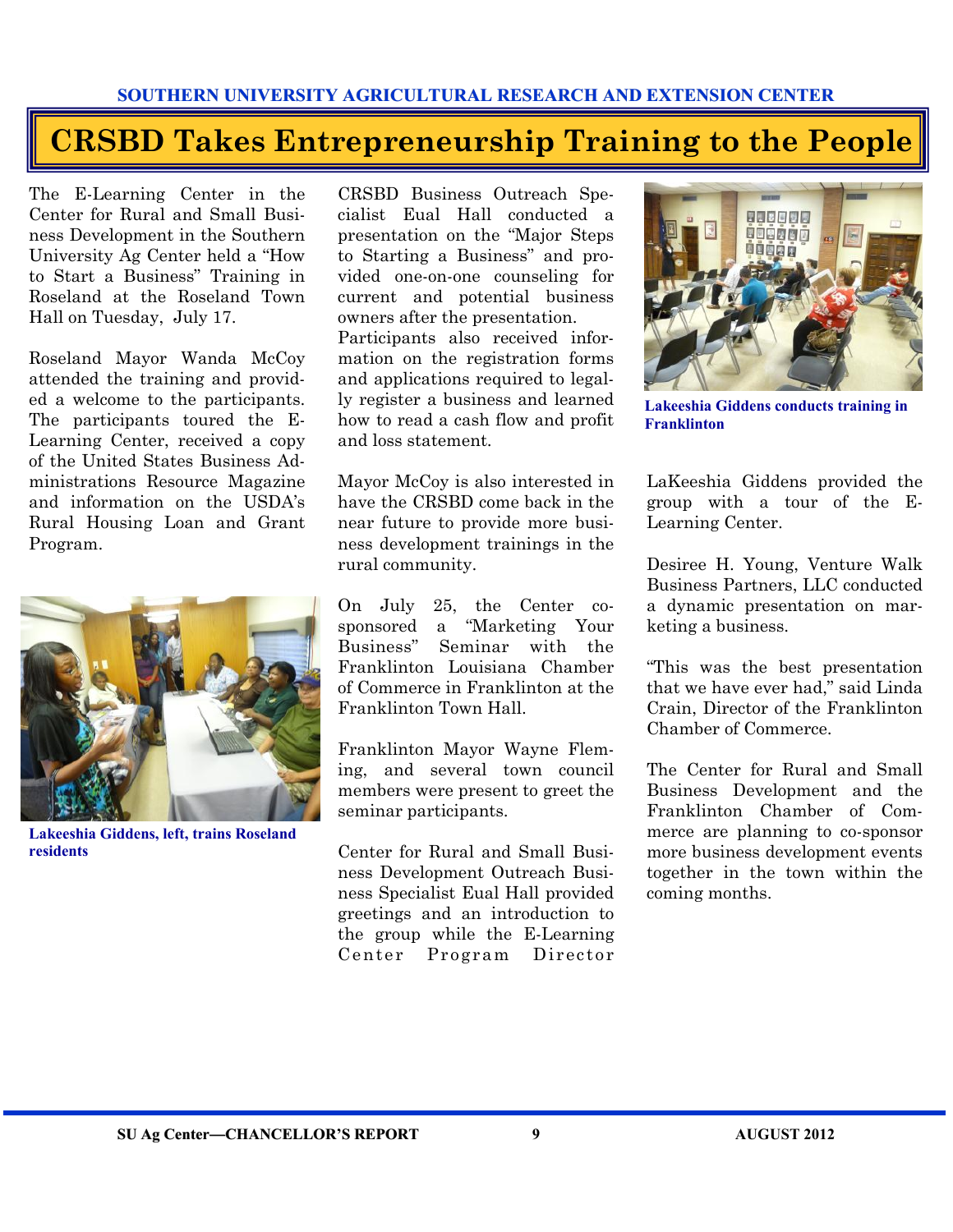## **FACULTY AND STAFF ACCOMPLISHMENTS AND ACTIVITIES**

#### **Qi co-authors journal article**



Dr. Yadong Qi, professor of urban forestry, has coauthored a refereed journal article e n t i t l e d " C o p p e r /

carbon core shell nanoparticles as additive for natural fiber/wood plastic blends," published in the August issue of *BioResources* 7 (3), 3213-3222.

The online version of the paper is

available at [http://www.ncsu.edu/](http://www.ncsu.edu/bioresources/BioRes_07/BioRes_07_3_3213_Wu_LLQ_Cu_C_CoreShell_NP_Wood_Plast_Compos_2766.pdf) biores ources/BioRes\_07/ [B i o -](http://www.ncsu.edu/bioresources/BioRes_07/BioRes_07_3_3213_Wu_LLQ_Cu_C_CoreShell_NP_Wood_Plast_Compos_2766.pdf) [Res\\_07\\_3\\_3213\\_Wu\\_LLQ\\_Cu\\_C\\_](http://www.ncsu.edu/bioresources/BioRes_07/BioRes_07_3_3213_Wu_LLQ_Cu_C_CoreShell_NP_Wood_Plast_Compos_2766.pdf) [CoreShell\\_NP\\_Wood\\_Plast\\_Comp](http://www.ncsu.edu/bioresources/BioRes_07/BioRes_07_3_3213_Wu_LLQ_Cu_C_CoreShell_NP_Wood_Plast_Compos_2766.pdf) [os\\_2766.pdf.](http://www.ncsu.edu/bioresources/BioRes_07/BioRes_07_3_3213_Wu_LLQ_Cu_C_CoreShell_NP_Wood_Plast_Compos_2766.pdf)

This paper a result of the USDA-NIFA funded joint research project on nanotechnology application in forestry health.

ate Professor to Professor by the Board of Supervisors for Southern

University.

Dr. Qi serves as Principal Investigator while Dr. Qinglin Wu (LSU) and Dr. Kun Lian (SUBR) are Co-PIs on the project.

*B***[io Resources](http://www.ncsu.edu/bioresources/#About_Journal)** (ISSN: 1930- 2126) is a peer-reviewed online journal devoted to the science and engineering of lignocellulosic materials, chemicals, and their [ap](http://www.ncsu.edu/bioresources/)[plications](http://www.ncsu.edu/bioresources/) for new uses and new capabilities.



**Dr. Fatemeh Malekian,** Food Scientist, has been promoted from Associ-

**Terrence Marshall,** East Baton Rouge Parish County Agent received the Distinguished Service Award from the National Association of County Agriculture Agents during the 2012 Annual Meeting and Professional Improvement Conference held recently in Charleston, SC. Marshall was one of several honorees who represent

the top two percent of the membership selected by their peers and the Director of Extension. Marshall was one of 59 state winners from across the United States who received the award.



**Dr. Kit Chin,** professor, horticulture, has been invited to serve as a peer review panelist for the "European Journal of Medicinal Plants."



L-r: Paul Wigley, association president, Terrence, and Sharon Marshall